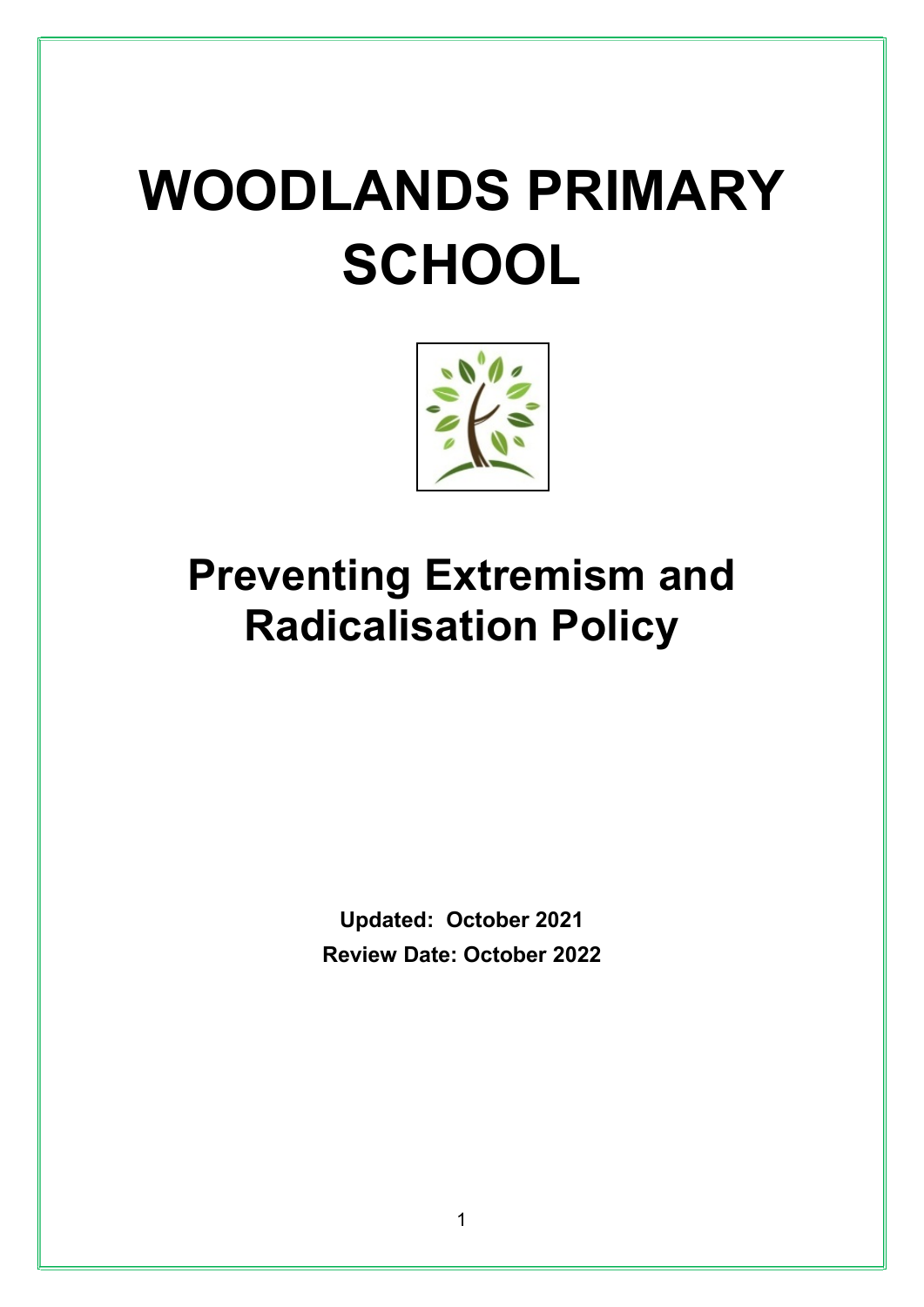# Introduction

Woodlands Primary School is committed to providing secure environments for pupils, where learners feel safe and are kept safe. All adults recognise that safeguarding is everyone's responsibility irrespective of the role they undertake or whether their role has direct contact or responsibility for learners or not.

This Preventing Extremism and Radicalisation Safeguarding Policy is one element within our overall arrangements to safeguard and promote the welfare of all learners in line with our statutory duties set out at s175 of the Education Act 2002. Our school's Preventing Extremism and Radicalisation Safeguarding Policy also draws upon the guidance contained in the DfE publication "Keeping Children safe in Education, 2021", and specifically DCSF Resources "Learning Together to be Safe, "Prevent: Resources Guide", "Tackling Extremism in the UK" and DfE's "Teaching Approaches that help build resilience to Extremism among Young People".

# Links to other policies

The Preventing Extremism and Radicalisation Policy links to the following school policies;

- Child Protection and Safeguarding policy
- Equal Opportunity Policy
- Anti-bullying Policy
- Internet Safety Policy

# Aims

The Preventing Extremism and Radicalisation Policy is intended to provide a framework for dealing with issues relating to vulnerability, radicalisation and exposure to extreme views. We recognise that we are well placed to be able to identify safeguarding issues and this policy clearly sets out how the school will deal with such issues and identifies how the curriculum and ethos underpins our actions.

#### The objectives are that:

 All governors, teachers, teaching assistants and non-teaching staff will have an understanding of what radicalisation and extremism are and why we need to be vigilant in school.

 All governors, teachers, teaching assistants and non-teaching staff will know what the school policy is on tackling extremism and radicalisation and will follow the policy guidance swiftly when issues arise.

 All pupils will understand the dangers of radicalisation and exposure to extremist views, building resilience against these and knowing what to do if they experience them.

 All parents/carers and pupils will know that the schools have policies in place to keep pupils safe from harm and that the school regularly reviews its systems to ensure they are appropriate and effective.

#### Ethos and Practice

When operating this policy Woodlands Primary School uses the following accepted governmental definition of extremism which is:

'Vocal or active opposition to fundamental British values, including democracy, the rule of law, individual liberty and mutual respect and tolerance of different faiths and beliefs; and/or calls for the death of members in our armed forces, whether in this country or oversees'.

There is no place for extremist views of any kind in our schools, whether from internal, sources – pupils, staff or governors, or external sources – school community, external agencies or individuals. We recognise that extremism and exposure to extremist materials and influences can lead to poor outcomes for pupils and so should be addressed as a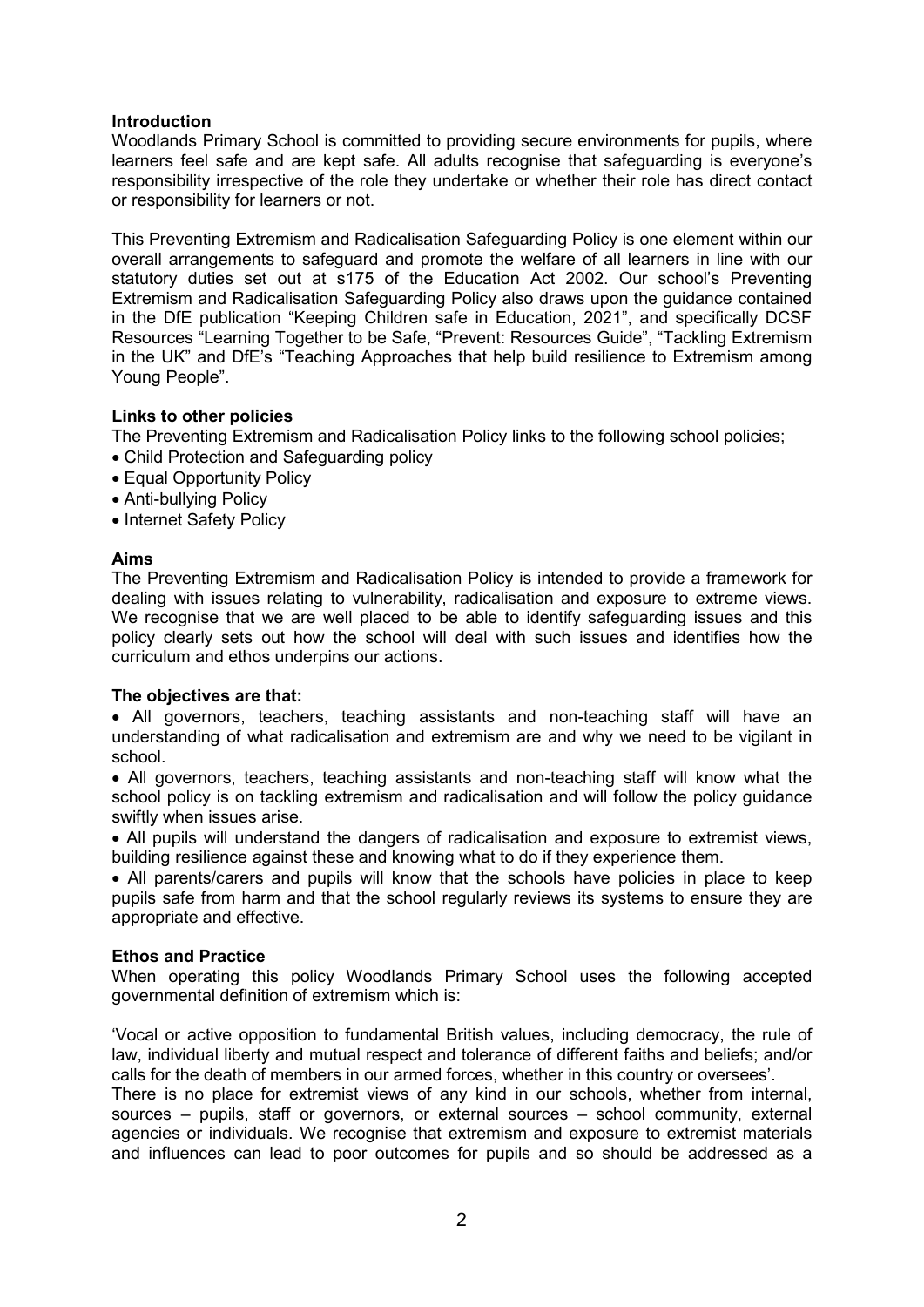safeguarding issue as set out in this policy. We also recognise that if we fail to challenge extremist views we are failing to protect our pupils.

As part of our whole school internet safety programme we highlight the potential risks pupils may face in relation to on-line radicalisation and encourage students to report any concerns they may have for themselves or other students

# As part of wider safeguarding responsibilities staff will be alert to:

 Disclosures by pupils of their exposure to the extremist actions, views or materials of others outside of school such as in their homes or community groups, especially where pupils have not actively sought these out.

Graffiti symbols, writing or art work promoting extremist messages or images

- Pupils accessing extremist material online, including through social networking sites
- Distributing extremist literature and documentation
- Parental reports of changes in behaviour, friendship or actions and requests for assistance
- Partner schools, local authority services and police reports of issues affecting pupils in other schools or settings
- Pupils voicing opinions drawn from extremist ideologies and narratives
- Use of extremist or 'hate' terms to exclude others or incite violence
- Intolerance of difference, whether secular or religious or, in line within our equalities policy, views based on, but not exclusive to, gender, disability, homophobia, race, colour or culture
- Attempts to impose extremist views or practices on others
- Anti-Western or Anti-British views

# Use of External Agencies and Speakers

Woodlands Primary School encourage the use of external agencies or speakers to enrich the experiences of our learners.

We will positively vet those external agencies, individuals or speakers who engage to provide such learning opportunities or experiences for our pupils. Such vetting is to ensure that we do not unwittingly use agencies that contradict each other with their messages or that we are inconsistent with, or are in complete opposition to, the school's values and ethos. We are aware that in some instances the work of external agencies may not directly be connected with the rest of the school curriculum so we need to ensure that this work is of benefit to pupils. Our school will assess the suitability and effectiveness of input from external agencies or individuals to ensure that:

 Any messages communicated to pupils are consistent with the ethos of the school and do not marginalise any communities, groups or individuals

 Any messages do not seek to glorify criminal activity or violent extremism or seek to radicalise pupils through extreme or narrow views of faith, religion or culture or other ideologies

- Activities are matched to the needs of pupils
- Activities are carefully evaluated by the school to ensure that they are effective

We recognise, however, that the ethos of our school is to encourage learners to understand opposing views and ideologies, appropriate to their age, understanding and abilities, and to be able to actively engage with them in informed debate, and we may use external agencies or speakers to facilitate and support this.

# **Training**

Whole school in-service training on safeguarding will be organised for staff and governors on an annual basis and will comply with the prevailing arrangements agreed by the Local Authority. The annual training will provide specific guidance on extremism and radicalisation and its safeguarding implications.